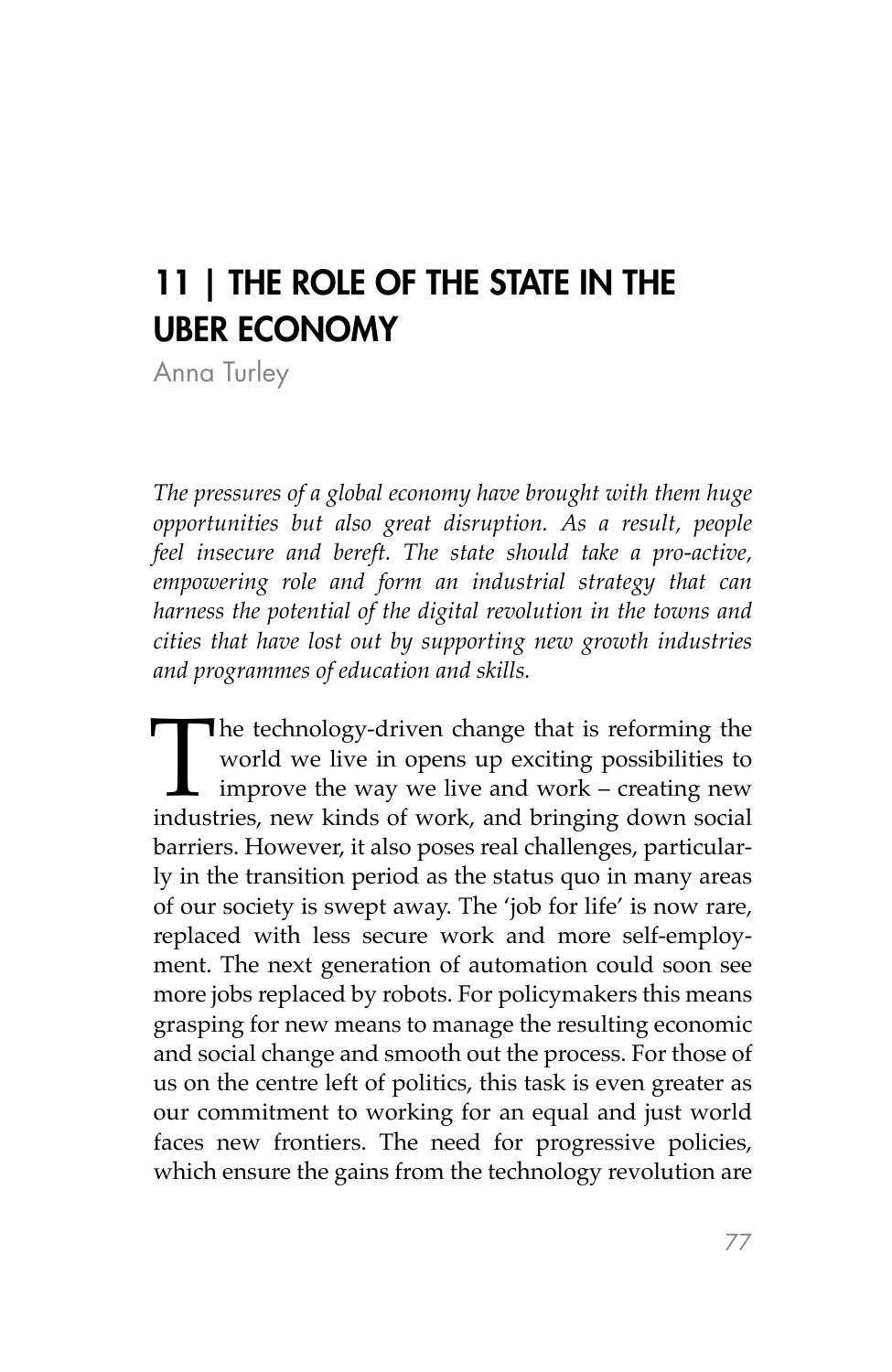shared and those who lose out protected, is greater than ever before.

It is often said that globalisation diminishes the power of the state and renders the traditional levers available to governments less effective. For the political right, this conforms with a deeply held belief that markets work best without state intervention. My constituency, Redcar, was at the sharp end of this attitude to government intervention when our steelworks closed in 2015 under pressure from cheap Chinese imports flooding the market. The Conservative government opted for a hard closure instead of helping the business weather the storm. This outlook will serve our economy poorly in the coming years. Instead we need to see an 'empowering state' which supports people through technological upheaval and ensures the many, not just the few, benefit from the rewards of the second machine age.

## What does this technological change mean for industrial towns?

In the past half century, the shape of the economy has changed immensely, with huge consequences for the industrial fabric of Britain. Redcar and the wider sub region of Teesside were built to supply labour to our major industries – the steelworks, the port, and the chemical plant at Wilton. In its heyday the steelworks would have employed 40,000, Smiths Dock would have hosted 5,000 men building ships, and the ICI site 30,000. The chemical site is now a quarter of its size, the docks built their last ship in 1987, and the steelworks closed for good last year with a loss of 3,000 jobs. Globalisation has made its mark on northern industrial towns like Redcar, as the drivers of Britain's economy have become the service sector and financial services. For people in Teesside, this has meant many of the new jobs created are less secure and lower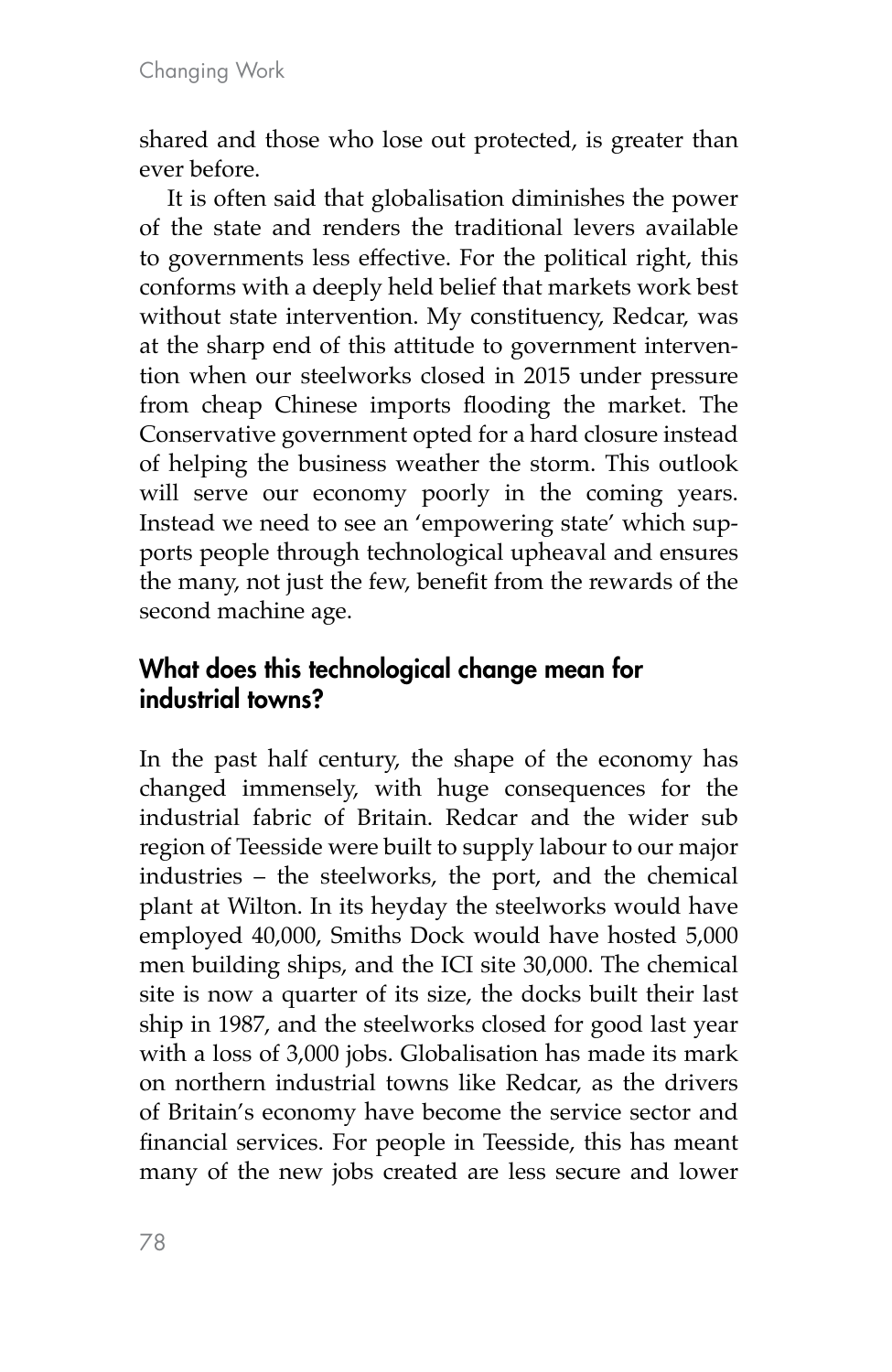paid, in sectors like retail, hospitality, and customer service. Industry and manufacturing enterprises continue to grow but on a much smaller scale than in the past.

As technological innovation brings about a new wave of change, our labour market will look very different again. In the budget this year the chancellor set the wheels in motion for driverless cars and lorries. It's now conceivable that the coming years could see transport and haulage gradually replaced by automated vehicles, which, whilst potentially improving road safety, would also mean a significant reduction in jobs. Drones too could deliver our internet orders quickly and cheaply, reducing the need for postal workers.

The consultancy firm Deloitte has estimated that within the next decade as many as 11 million jobs could be automated, a phenomenon that Richard and Daniel Susskind suggest will affect the professions as much as skilled and unskilled work. Some tasks in the realm of finance and legal industries are already being computerised and further technological development could see more jobs in these areas disappear.

In the digital sector, iTunes and Spotify have changed the music business whilst apps like Whatsapp and Skype have transformed the telecommunications market. New start-ups like Uber and Airbnb are changing the way their own established markets work. Innovations like these are breaking down barriers and creating more flexible services for public benefit, but at the same time they pose new challenges, especially for those whose livelihoods depend on the status quo.

### The state's response

The challenge for progressives is ensuring the state protects those who are vulnerable to this change and to empower them so that they too can benefit. Social protections need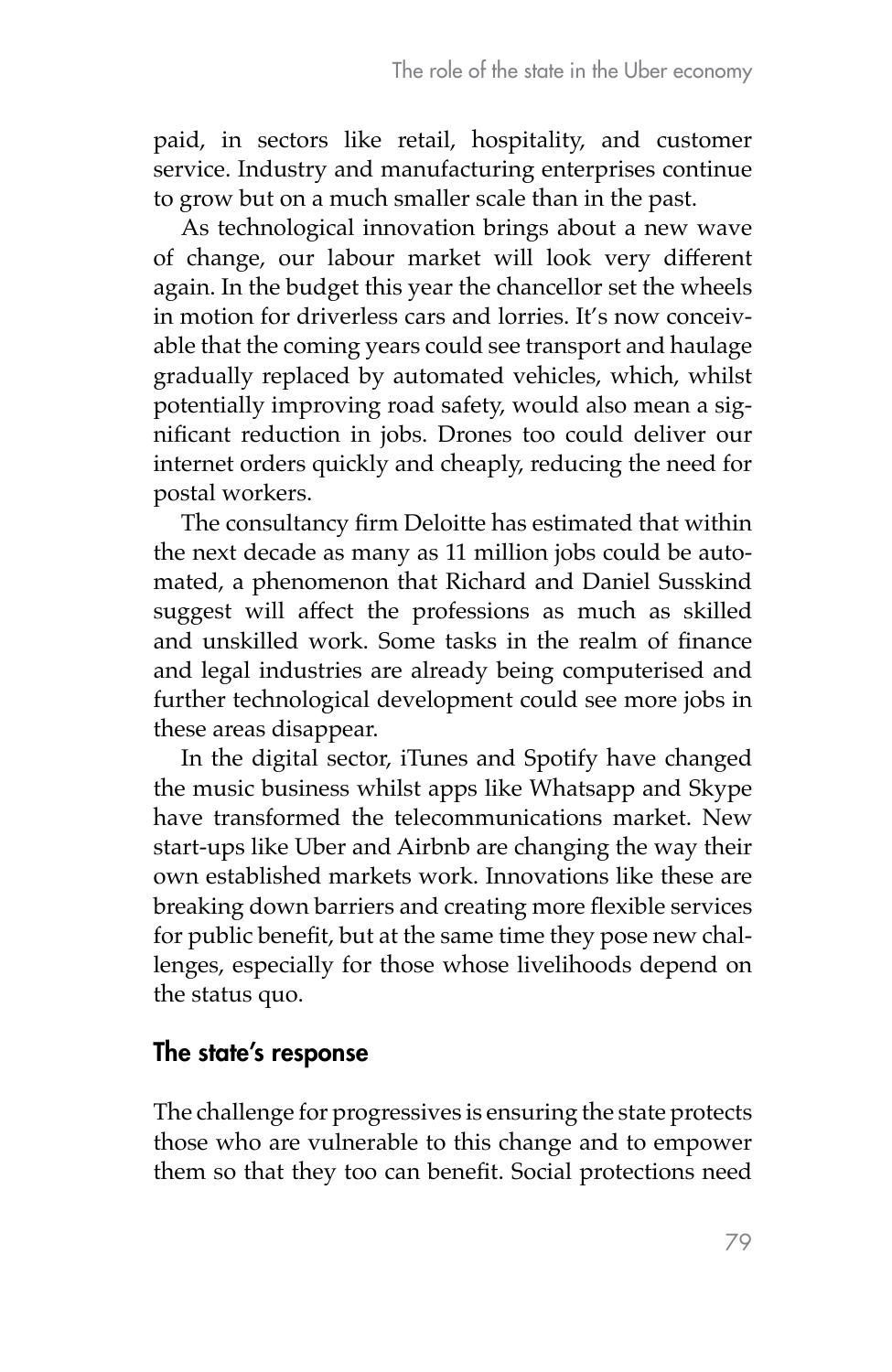to be adaptive enough to suit the flexibility of the modern labour market; and public services, particularly education, need to be forward looking to meet the new needs of the economy. For towns like Redcar, it also means government needs to play an active role supporting and investing in high growth industries to replace the jobs we have lost.

#### Social protection

In his essay, Anthony Painter has made a persuasive case for new forms of social protection to give more security to workers in an insecure world. With the prospect of more low paid and insecure work, there is a clear need for intervention to ensure living standards are maintained for those at the bottom end of the labour market. Self-employment in particular has seen an unprecedented increase to 15 per cent of the total workforce. Whilst pay is one of the challenges for these workers, it is not the whole story – the absence of employment rights and HR support must also be addressed.

Self-employed people bear the full costs of the job including things like office space, employment insurance, pension savings and national insurance admin. They also have a greater burden of risk and do not have the same secure terms and conditions as employees of organisations. As a Labour and Co-operative MP, one response I have been encouraged by is the formation of co-operatives among self-employed workers. For example, the Federation of Entertainment Unions, a network of trade unions for those working in the UK media, has successfully negotiated for their freelance members by securing 'worker status'. In Swindon, 50 music teachers formed a co-op in order to market their services collectively. Meanwhile, in France and Belgium, co-operatives are providing services like affordable workspace and back office support for their members. In an uncertain world, new collaborative institutions will allow people to enjoy the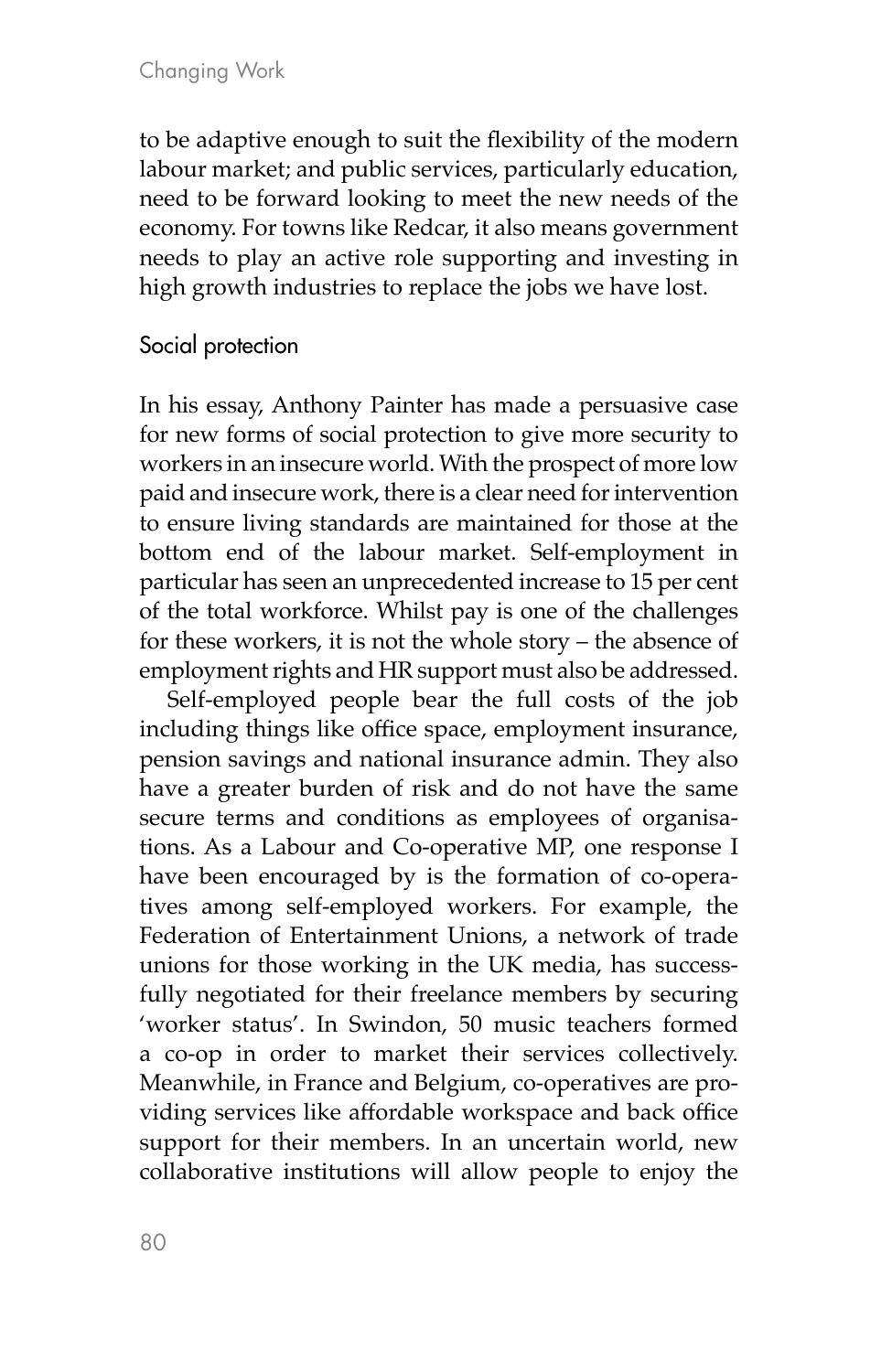flexibility of working alone but with greater security. We must do all we can to help promote and develop similar solutions so that people are not prevented from living a fulfilling life.

Education and skills

Education is one of the strongest tools progressives have to tackle inequality and create opportunity. It should play a key role in the state's response to the technological revolution as old skills become obsolete and new ones are needed. Despite governments focusing on investment in education, the existence of a skills gap is a growing problem. The European Commission has estimated that by 2020 there will be 1 million jobs unfilled because we do not have the workers equipped to do them. In Teesside, a focus on reskilling is at the heart of our local response to the challenge of regenerating our local economy. The taskforce set up to respond to the closure of the steelworks has collaborated with local colleges to retrain former steelworkers. Adult retraining opportunities like this need to be available more broadly so that people can make the transition into new work.

We also need to equip our young people who are still in education for the jobs our economy needs. In my area, training providers like NETA and TTE are educating a new wave of electricians, engineers and technicians. We need a national drive to ensure vocational opportunities like these are available to all young people. Equally, as digitisation is giving greater primacy to new computer-based skills, the language of computer programming must become mainstream in our schools. We need to train a new generation of coders to develop the next 'Candy Crush' or marketers to experiment with new media. With the dominance of large employers waning, we also need our schools to encourage entrepreneurialism, to give our young people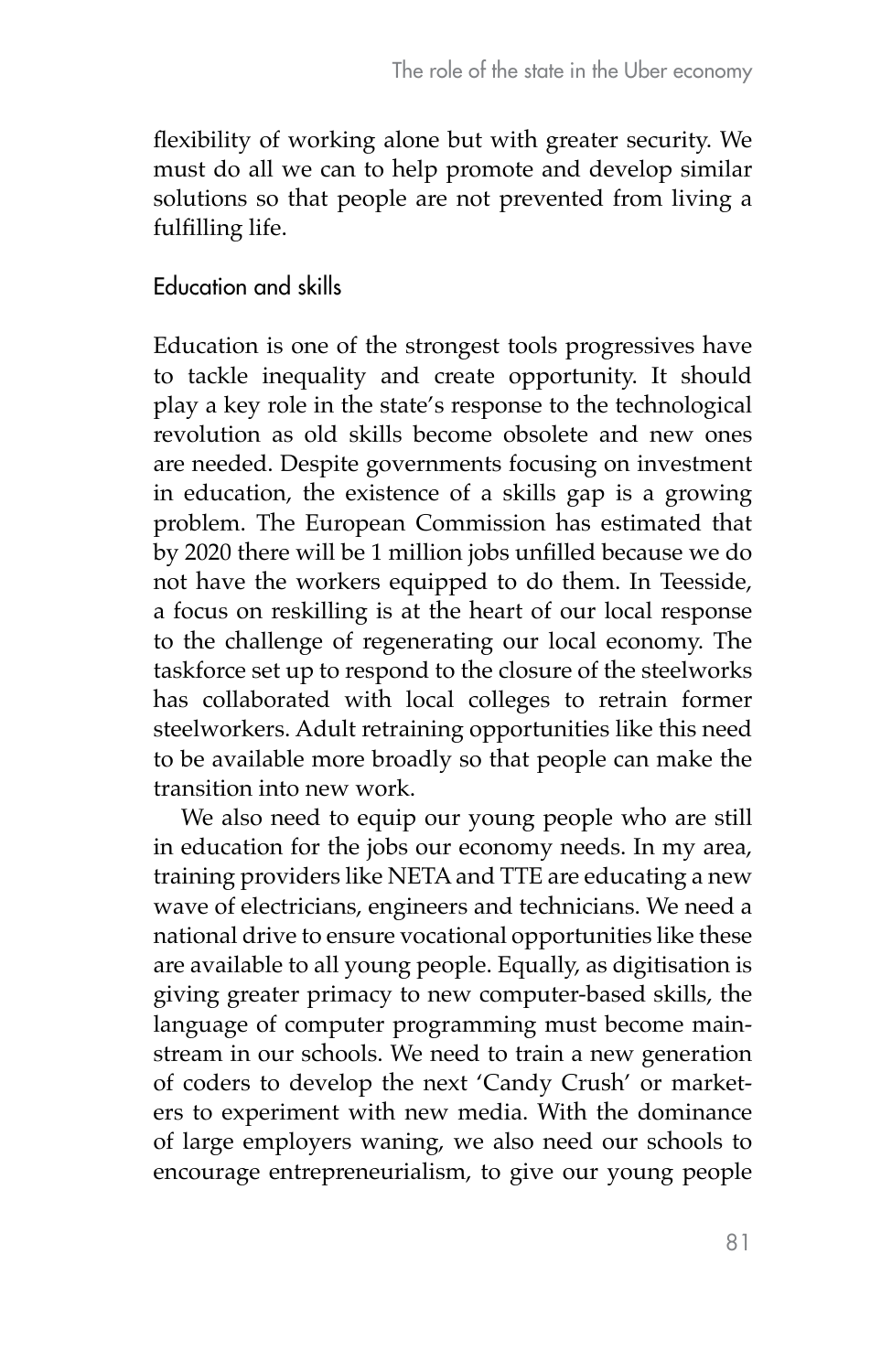the confidence to take a leap and become the next Steve Jobs or James Dyson. The state has an incredibly important role to play in educating our nation for a new era.

#### Industrial strategy

An active industrial strategy is even more of a necessity to take advantage of further technological development. If the laissez faire attitude of the current government continues, leaving the health of British industry to the whims of the market, the transition will be a difficult one and opportunities for growth will be missed. We need the state to promote innovation and entrepreneurship, invest in infrastructure like high speed broadband, and support the growth of businesses in employment creating sectors. Progressives need to ensure that technological change produces the good jobs that we need.

On the continent, Germany has specialised in high end manufacturing and has adopted a relentless drive to deliver products at the cutting edge of modern engineering. Free market ideology regards the state as an impediment to the market but the German experience shows how a proactive and innovative state can support the advancement of industry within the market structure. Even now Germany is focused on the world of tomorrow with the 'Industrie 4.0' initiative, which is preparing their industry for the digital revolution. They also have constructive trade union relationships and worker representation on boards, giving the workforce a stake in advancing the economy. This contrasts hugely with the UK, where government is still reluctant to take robust action on issues like energy costs and uncompetitive business rates which are holding our industries back. If we do not catch up, the UK will cede further ground to our competitors and miss out on the dividends.

On Teesside we have been calling for government action on two key projects in particular. Tees Collective is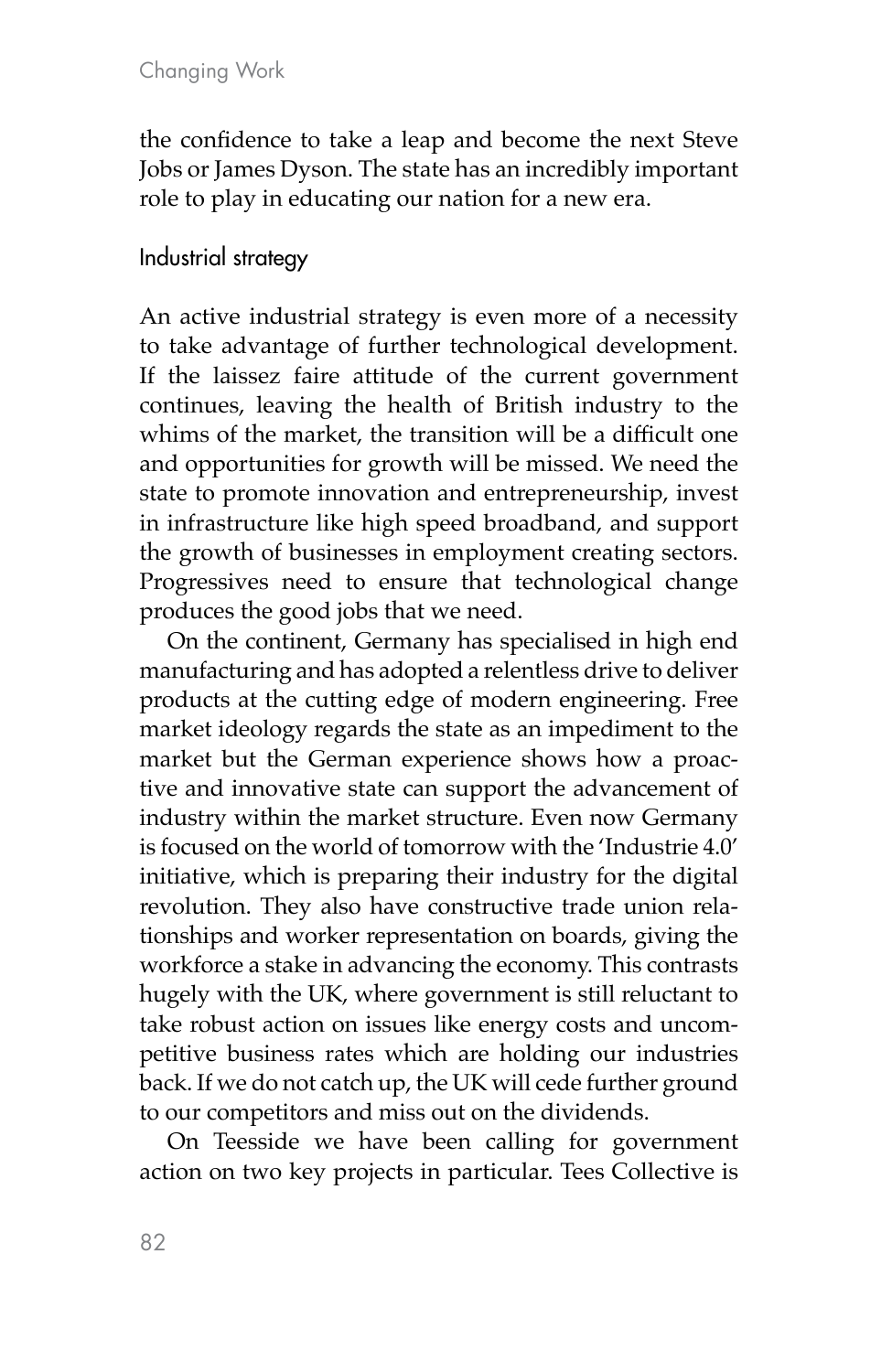a partnership of a number of our local industrial producers who want to establish Europe's first Carbon Capture and Storage (CCS) equipped industrial zone. This project would put Teesside companies at the forefront of the low carbon economy and continue to build on our strengths. Another initiative is being led by the Teesside-based Materials Processing Institute (MPI) to become an industrial materials 'Catapult' – part of a network of innovation centres, which through research and development, are helping the UK pioneer new industrial technologies. There has already been international interest from Sweden and Germany in MPI's work. On a more micro level, ex-steelworkers have been able to apply for a business support grant of £10,000 through the local LEP to kick-start their own enterprises. Start-up funding and advice need to be much more widespread if we are to empower people to become entrepreneurs. Business finance and taxation in general need improving so that high growth sectors are not held back.

# **Conclusion**

Technological change is already beginning to transform our world, changing the way we live and work. The challenge for progressives is to find ways of managing the disruption so that all parts of our society can benefit. As my colleague Tom Watson MP has argued, the question is how we make this transformative process our friend and not our foe.

In industrial towns like my own of Redcar, the pressures of the global economy have already brought about massive change and it is understandable that people feel insecure and bereft. We need a pro-active, empowering state to ensure places like Teesside can harness the new jobs and services that the digital revolution will bring. An active industrial strategy is more important than ever to